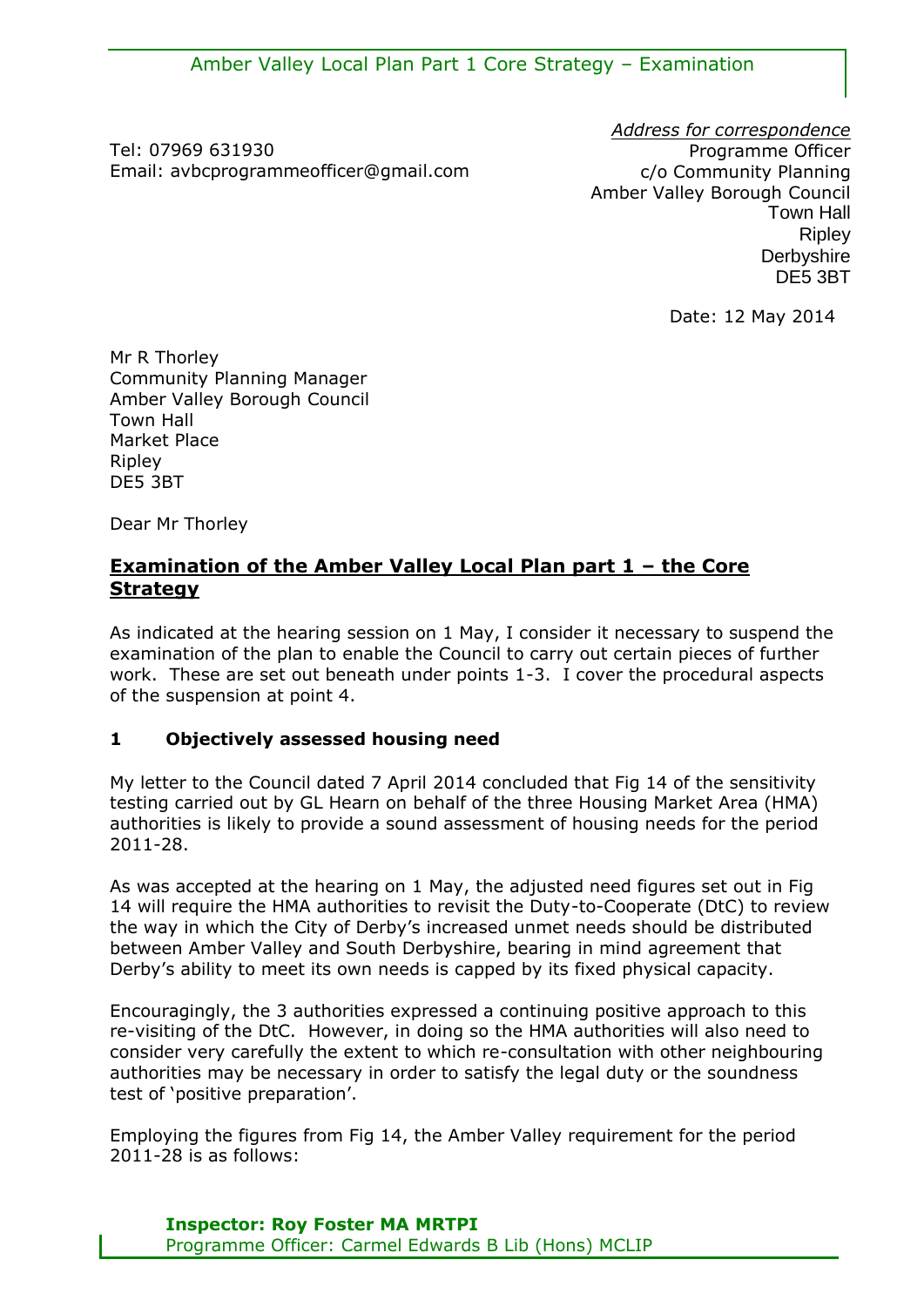# Amber Valley Local Plan Part 1 Core Strategy – Examination Borough's assessed needs: 17yrs x 435pa 1944 1945 Borough's contribution to Derby's needs, as in submitted plan 1074\* (\* this element requires joint HMA reconsideration under the DtC) Total requirement 2011-28 (subject to DtC review as above) 8469\* (498pa) Borough's 5-year housing land requirement: 5-yr basic annual average 498 x 5 (subject to DtC review) 2490 plus (1) deficit accrued 2011-14, ie 1494 (498 x 3) minus 694 completions in those years, to be made up within the first 5 years where possible [national Planning Policy Guidance (PPG) on Housing and Economic Land Availability Assessment, Methodology Stage 5, para 035] 800 (2) 20% buffer brought forward into first 5 years for persistent under-delivery [National Planning Policy Framework (NPPF) para 47] 498  $\Gamma$ otal  $3788*$ (\*subject to DtC review as above)

I have considered the views expressed about requiring further additions to the supply to make up for the deficit in house-building which occurred in 2008-11. However, in my view the Strategic Market Assessment (SHMA), subject to the sensitivity testing undertaken in March 2014, can be considered an adequate base point for capturing and then projecting forward the overall needs existing at around the time of the 2011 Census. Although the census may have reflected an element of suppressed household formation resulting from the economic downturn, the sensitivity tests allow for a phased return to less suppressed levels.

The land requirement summarised above includes an allowance to enable the shortfall in 2011-14 to be made up by 2018/19, in accordance with national PPG as well as a 20% buffer for persistent under-delivery in accordance with the NPPF. Provision on that scale should ensure that land supply in Amber Valley would not be a constraining factor preventing either the significant boost to house-building sought by the NPPF or the potential for increased household formation.

I conclude that no further addition to the above supply is necessary to compensate for deficits in 2008-11 against the former Regional Spatial Strategy. Although those years were nominally the first 3 of the plan I am not convinced that any other aspects of the strategy, such as its retail and employment land policies, would be undermined or made unsound in any identifiably material way by rebasing the housing provision from 2011. In any case, alongside the content of the core strategy major retail proposals often require the preparation of impact studies based on data current at the time, while the detailed review of employment land allocations has been delegated to the forthcoming part 2 plan so any necessary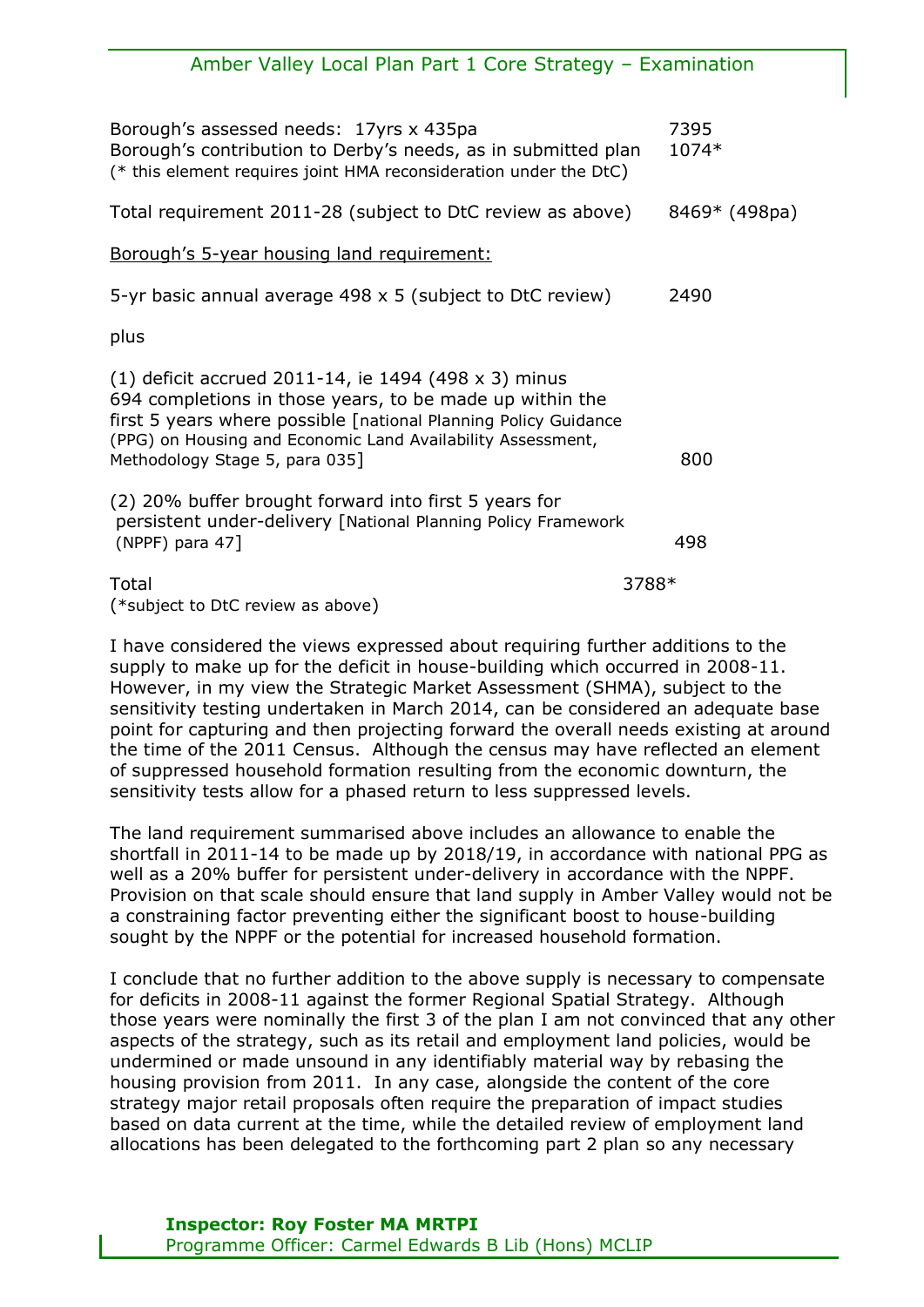revisiting of the broad-brush data behind the Employment Land Review could be undertaken in that context.

By the time of its adoption the plan's forward view would be less than the 'preferably 15-year time horizon' indicated in the NPPF. However, I do not consider it essential to lengthen the plan's time horizon at this point in the process since monitoring of the plan is bound to point to the need for its review well within its period to take account of housing outputs and future household projections and to provide a firm basis for rolling forward the 5-year supply.

# **2 5-year housing land supply**

As explained beneath, I have serious concern that the plan does not provide a secure 5-year housing land supply and is not consistent with national policy in that respect.

The National Planning Policy Framework (NPPF) requires (para 47) that in order to bring about a significant boost to the supply of housing, local planning authorities should identify specific 'deliverable sites' sufficient to provide a 5-year supply of housing land against their housing requirements. 'Deliverable sites' are defined as ones which are *'available now, offer a suitable location for development now, and are achievable with a realistic prospect that housing will be delivered on the site within 5 years and in particular that development is viable'.* Sites with planning permission are to be considered deliverable until permission expires '*unless there is clear evidence that schemes will not be implemented within 5 years, for example they will not be viable, there is no longer a demand for the type of units, or sites have long term phasing plans.'*]

The national PPG states at para 008 ref ID12-008 that a Council's policies will not be considered up-to-date if the existence of a 5-year supply of deliverable housing sites cannot be demonstrated. It therefore follows that a plan would be unlikely to be sound (and therefore appropriate to proceed to adoption) in such circumstances.

Until the revised distribution of Derby's unsatisfied needs has been determined (see point 1 above) the precise target for Amber Valley's 5-year supply remains unknown. However, in the meantime, I have considered the views expressed by the Council and others about the likely deliverability of the sites in Amber Valley's 5 year supply update of the position as at 31.3.14, as against a provisional need of 3,788. I also visited a certain number of sites in the schedules, although by no means all. I deal below with the categories of sites identified by the Council.

## *Allocated sites with planning permission*

The Council estimates that these sites will deliver 1022 completions by 2018/19. Most are under construction or have full planning permission and may be able to perform as indicated. However, the Middlebrook Transport site is still in active use and only has outline planning permission so it may be optimistic to assume that 50 completions are likely to occur within the period. Coppice Farm only has outline permission and still has to be sold to a house builder, so may not be able to deliver as many as 220 by 2018/19, while a contribution of the same size at Outseats Farm may also be slightly optimistic by the timescales discussed at the examination. Reliable completions from this category of sites may in the order of 900-950.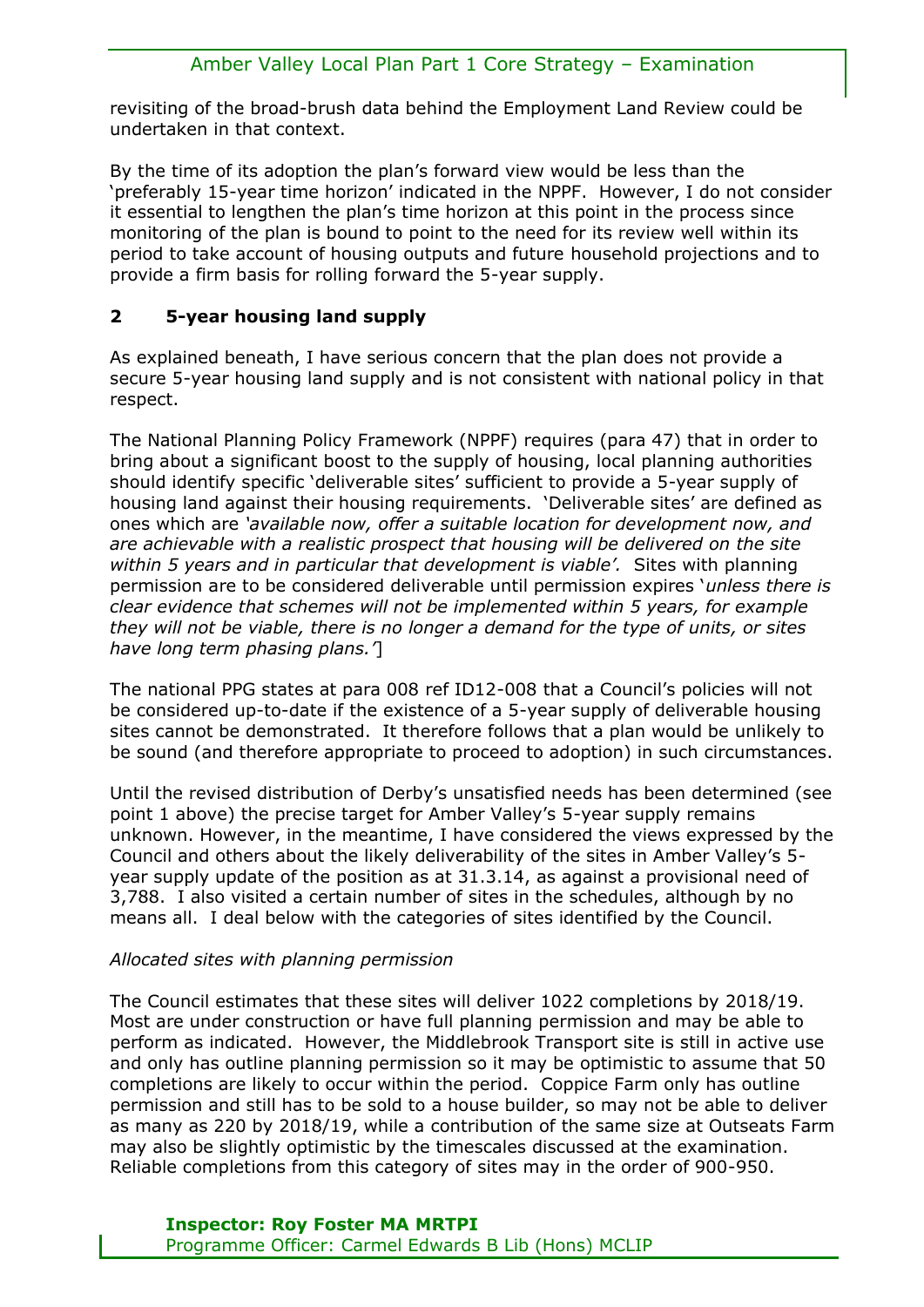#### *Larger brownfield sites with planning permission*

The Council estimates that such sites would yield some 614 dwellings by 2018/19. However, there appear to be significant uncertainties associated with some of these. Many have not progressed beyond outline permissions granted some time ago. Some examples of sites whose actual availability was questioned without any convincing reply are QES Ripley, the former Evans Concrete, Ripley (now in another commercial use), Heanor Haulage (a location of limited attractiveness and unknown availability), and a number of other sites (eg Leabrooks Club; Station Road and other sites in Langley Mill; Parkside Close, Ironville). I also saw that the site at Newlands Drive, Riddings, if actually available, would require considerable clearance. This is not a comprehensive picture of the sites in this category, but overall it appears on present evidence that the actual yield could be considerably less than estimated, possibly in the region of 400.

#### *Larger unallocated greenfield sites with planning permission*

These sites are mainly either under construction or being progressed towards commencement by local house-builders. From the available evidence there is nothing to suggest that the indicated total of 335 completions could not occur by 2018/19 even if there were to be some internal slippage within the 5 years.

#### *Small brownfield windfall sites*

The Council's estimate of 250 (50pa) from this source by 2018/19 seems reasonable.

#### *Small greenfield sites with planning permission*

The Council's estimate of 80 (16pa) within the period from this source also appears reasonable.

#### *Sites with resolution to grant planning permission subject to S106 agreement*

The Council's update paper estimates some 519 completions from these 7 sites. A number of them have been progressing only slowly, even towards outline planning permission, and some questions were raised about the viability and attractiveness of certain sites. In my view it would be prudent to assume some slippage in delivery by these sites, relying upon no more than 400 from these sources within 5 years.

#### *Local Plan allocations without planning permission or resolution to grant planning permission subject to S106 agreement*

The Council suggests 207 completions on these 5 sites by 2018/19. However, two (at Duffield and Langley Mill) have been allocated since 2006 but have not yet reached the stage of a planning application. Another of the larger sites (Milford Mills, at a pivotal position in the World Heritage Site) is the subject of an application submitted in 2006 which has not yet been determined, although a decision is described as 'pending'. From what was said about the waste disposal site at Pye Bridge this is a smaller site which may be of little attraction. All in all, on present

### **Inspector: Roy Foster MA MRTPI** Programme Officer: Carmel Edwards B Lib (Hons) MCLIP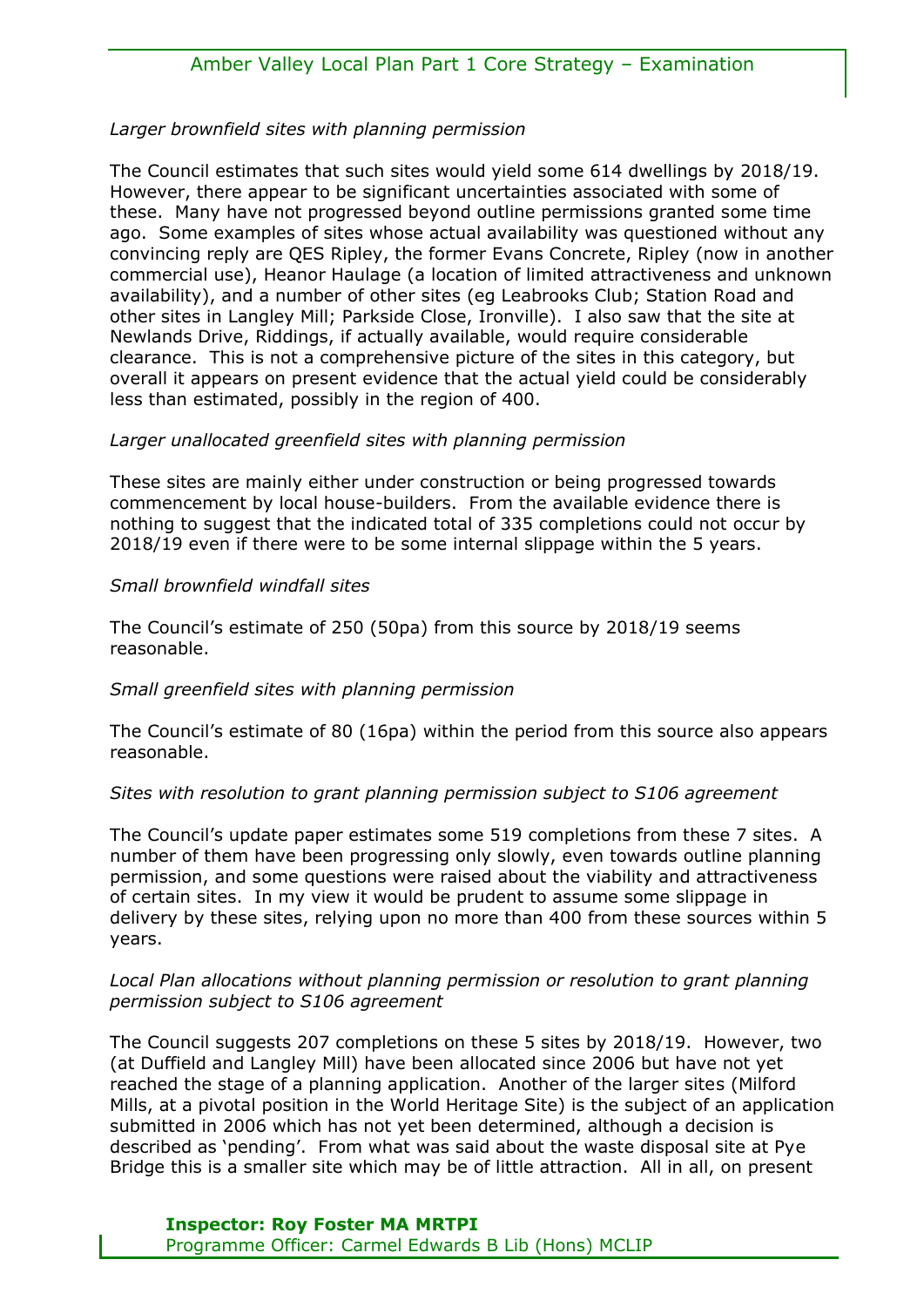evidence the 5-year contributions from this group of sites appear significantly optimistic, with delivery perhaps only in the region of 100.

*Strategic sites without planning permission*

The Council estimates some 890 5-year completions from the strategic allocations.

Land north of Denby (SG3) – from all the evidence presented, this is capable in principle of being a sound and realisable large-scale allocation, subject to some modification covering the matters covered at the hearing about which I will shortly write to the Council separately. However, the estimated completion of 486 dwellings by 2018/19 appears over-optimistic in view of the likely lead times necessary for obtaining outline planning permission, signing appropriate agreements/undertakings, approving the necessary remediation programme for the tar pits, resolving the issues associated with 17 different ownerships (possibly requiring a compulsory purchase order), disposing of land to house-builders who would then need to obtain their own reserved matters approvals, and installing the necessary early stages of infrastructure. It may be realistic to assume the delivery of up to 120 homes by 2018/19 on the frontage land owned by an individual owner willing and able to make early progress. However, that is likely to be the maximum contribution from this site which can be relied upon with a sufficient degree of certainty within 5 years.

Alfreton Road, Codnor (SG2) and Nottingham Road, Ripley (SG7) – under point 3 below I conclude that there is a need for the production of more clearly reasoned and focused evidence concerning the 'exceptional circumstances' for removing this land from the Green Belt. The soundness of allocating these sites remains dependent upon that. Subject to that, there would be tight timetables and challenges to meet on approvals, securing the County Council's participation as a landowner, guaranteeing assured and affordable forward capital-funding of the road, completing disposals to house-builders and their securing of reserved matters approvals.

In view of the above factors I consider it appropriate to be cautious about the deliverability of more than a combined total of about 450 completions in the 5-year period at sites SG2, SG3, SG4 and SG7.

#### *Sites in the Strategic Housing Land Availability Assessment (SHLAA)*

In its recent housing land supply update statement (April 2014) the Council pointed to a number of SHLAA sites which it sought to include within the 5-year land supply, suggesting that they could produce as many as 1,651 completions within the period. There could be some circumstances in which such sites may be considered to meet the NPPF definition of deliverability. However, the SHLAA itself identifies the great importance of noting that this is a piece of evidence, not an allocations document, that inclusion of a site does not imply that planning permission should be granted for any specific use, and that allocations are to be made through the Development Plan.

Most of the sites identified by the Council are greenfield sites for which planning applications have not yet been submitted but were said to be being 'pursued'. In many cases planning permission on such sites would be outside present planning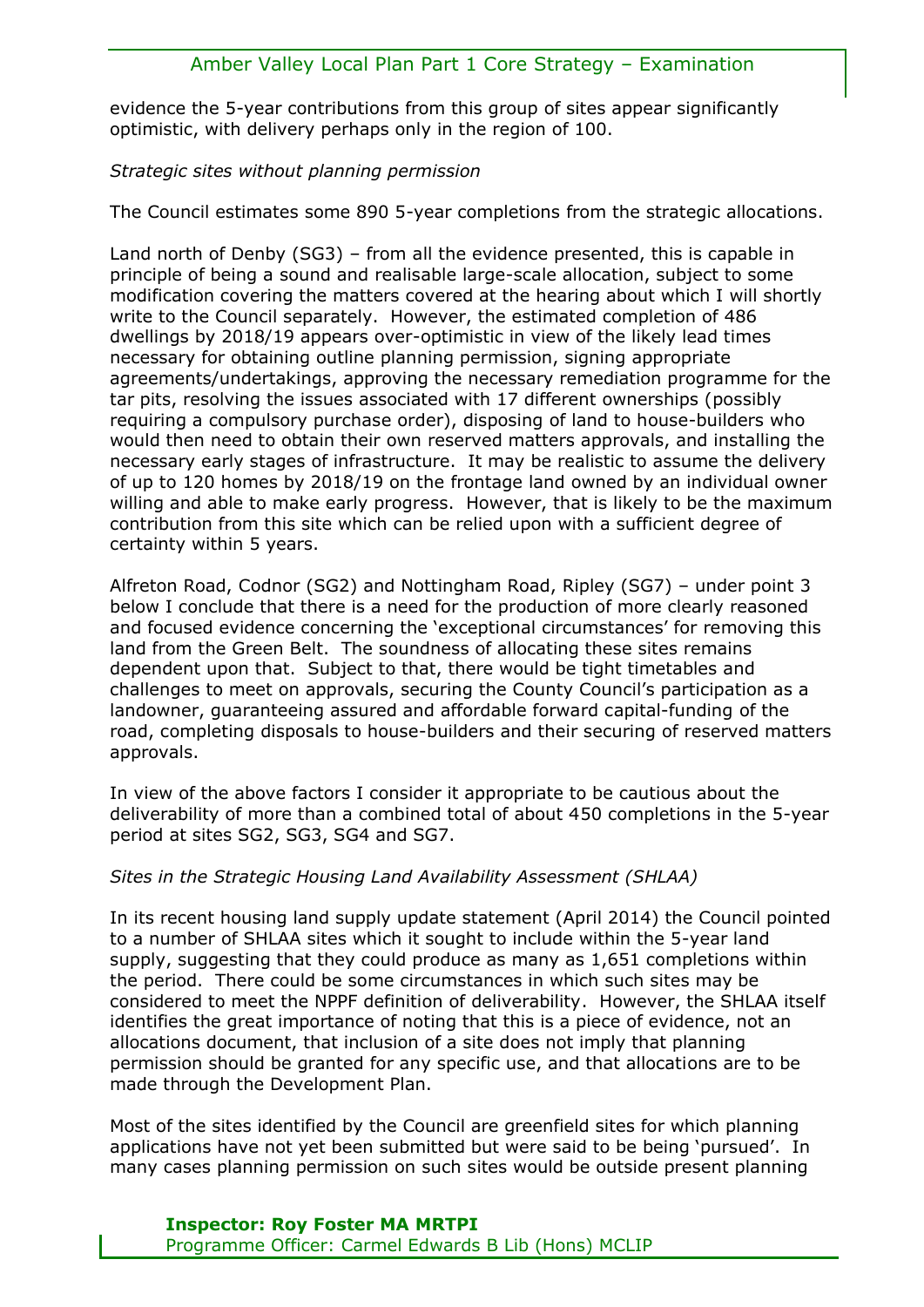policy for the Borough; moreover, it can reasonably be supposed that many such applications would raise the kinds of site-specific issues to which the SHLAA itself refers and arouse at least some public opposition, in some cases possibly a great deal. It would therefore tend to be premature, without further firm evidence, to count such greenfield sites as part of an assured supply with a reasonable prospect of delivery within the period.

A smaller number of the SHLAA sites are brownfield, although not necessarily within the defined urban areas. The majority of the larger ones are again at preapplication stage. If firm convincing evidence can be brought forward to justify a conclusion that a SHLAA site would have a reasonable prospect of contributing within the period it could be possible to take account of them, but there is a danger of the plan-preparation process being perceived as being bypassed if such sites were to be relied upon to a significant degree.

If any sites in the SHLAA are able to make truly deliverable contributions within 5 years it would be more in keeping with a plan-led system to introduce the larger ones into the core strategy as strategic allocations or, in the case of the smaller sites, to consider including them as part of the provision to be made through the forthcoming Site Allocations Plan.

#### *Overall conclusion*

From the nature of the evidence which was available it is difficult to assess precisely how far the stock of truly deliverable housing land falls short of the interim 5-year requirement referred to above. However, I am in no doubt that the Council is currently unable to demonstrate the existence of a secure deliverable 5 year supply: on present evidence that supply appears to be somewhere in the region of 3,000. The submitted plan is incapable of progressing to adoption until this is remedied. The Council therefore needs to identify and bring forward further strategic allocations to deal with this shortfall. If necessary this may require exercising flexibility about the minimum size for such allocations. While not departing too far from the strategy of concentrating on the main towns it may also be helpful to select sites from a slightly wider range of locations as this would provide more market choice and probably speed take-up and delivery.

The successful identification of a secure 5-year supply would safeguard Amber Valley against unwelcome applications on sites not allocated in accordance with the adopted plan. However, the evidence base for the 5-year supply needs to be realistic, transparent and unambiguous. Reliance should not be placed upon sites which (in all the circumstances) are unlikely to meet the requirement of the NPPF for a 'realistic prospect' of delivery. Other advice on availability is included in Planning Practice Guidance paras 3-020/023. The Council will therefore need to adopt a carefully informed and critical approach to the inclusion of individual sites within the supply, avoiding insufficiently founded assumptions or undue optimism. It would also be prudent not to adopt too minimalist an approach to the new allocations since the significant boost to supply sought by the NPPF (and a secure 5-year supply) is probably more achievable by allocating a larger number of suitable sites at a greater variety of locations rather than placing too much reliance on a smaller number of sites at fewer locations.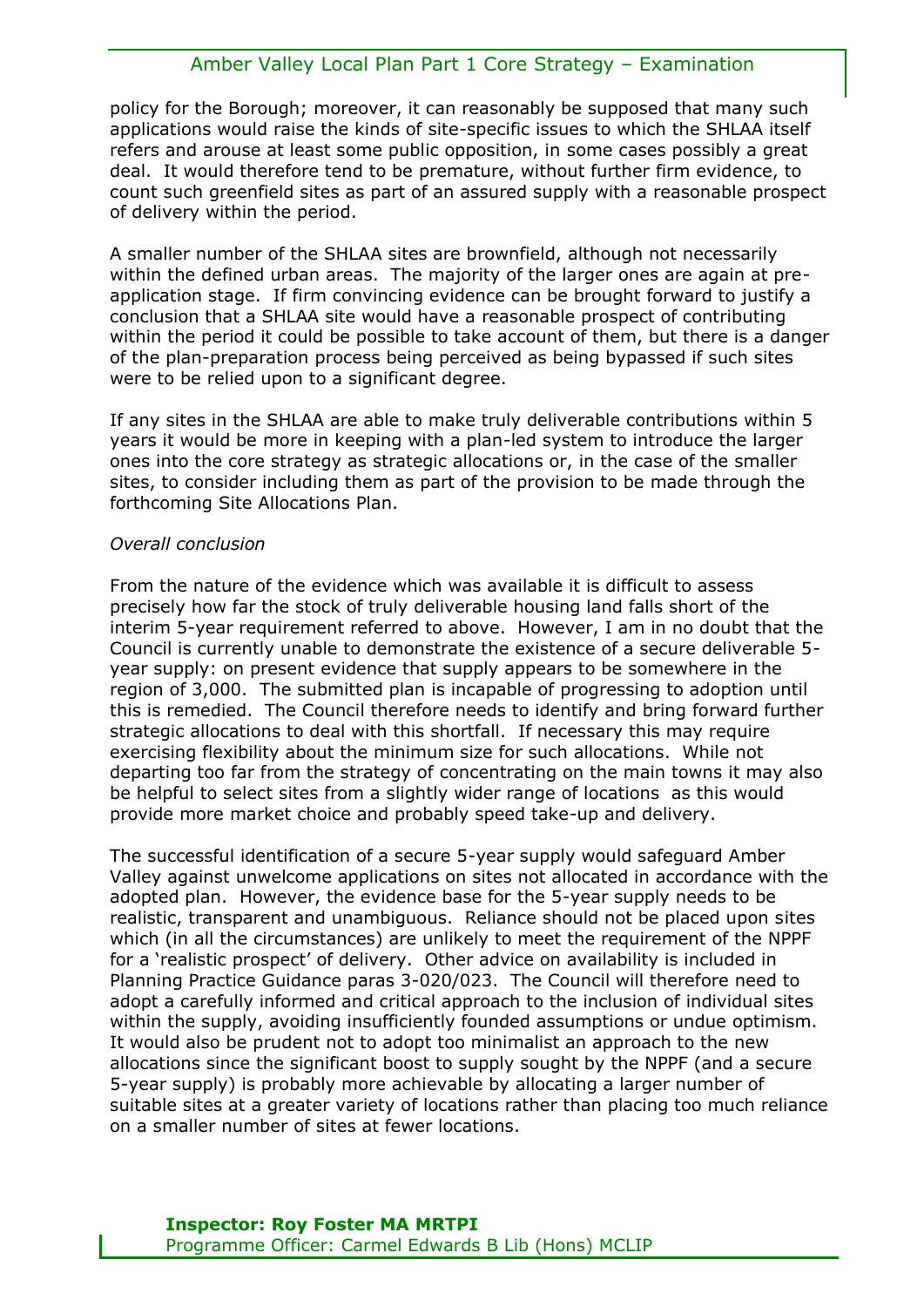## **3 Policy SS11 (amendments to the Green Belt), policy IN4 (the proposed new A610 relief road) and policies SG2 and SG7 (the strategic allocations at Alfreton Road, Codnor and Nottingham Road, Ripley)**

As discussed at the hearings, NPPF (paragraph 83) requires the identification of 'exceptional circumstances' to justify the alteration of Green Belt boundaries through a review of the Local Plan. The recent High Court case of Gallagher Homes Ltd & Solihull MBC reinforces that this is a stringent test and reiterates the importance of ensuring that reasons for any decision concerning exceptional circumstances are clearly and unambiguously identified and explained.

The Core Strategy identifies exceptional circumstances for deleting land from the Green Belt at Ripley and Codnor in the first paragraph of section 6.15. This states that the provision of the new link road will relieve congestion on the A610 and improve the east-west link between the A6/A38 and the M1, thereby '*enabling* (my emphasis) the provision of new housing development and the development of high quality employment land, which will help to improve the local economy.'

This chain of reasoning appears to be the wrong way round. The Council accepted at the hearing that there are sufficient candidate sites to meet Amber Valley's housing and employment land needs without the requirement to consider removing land from the Green Belt. Consequently, the main 'exceptional circumstance' identified by the Council appears to be that the long-planned new road (otherwise unlikely to be funded within any foreseeable timescale) could be enabled by funding generated if sites SG2 and SG7 were to released from the Green Belt for development. The new housing and employment land would contribute towards the Borough's needs, but those needs are not in themselves presented as the 'exceptional circumstance' justifying the proposed alteration to the Green Belt.

I therefore conclude that the plan needs to be supported by a new, stand-alone statement of evidence about the current perceived need for this piece of highway infrastructure. Since that need is the fundamental factor behind the existence or otherwise of 'exceptional circumstances', such evidence should place less emphasis on the length of time during which the road has been 'on the stocks' as a planned proposal and more upon the current perceived need for it. This would include (a) the specific evidenced reasons why the existing Ripley – Woodlinkin section of the A610 is unable to fulfil the particular role and purpose it is intended to serve as compared with the already improved sections of the route which, as I have seen, represent the greater part of its overall length, and b) the material improvements which the diverted route would bring in those respects.

It is not my role as part of the examination to consider the new road's design in great detail, as shown in the current planning applications. However, the new evidence should provide sufficient information about (c) whether or not the current intended design/width/specification of the new link (including the number and position of its junctions with roads serving the new areas of development) would allow the route to fulfil its intended purpose as an improved section of the A610, as identified under (a). It should also (d) demonstrate clearly that the associated developments will be able to generate the level of funding required to complete the new link, thereby providing assurance that the outcome expected by the identified 'exceptional circumstances' is capable of being delivered.